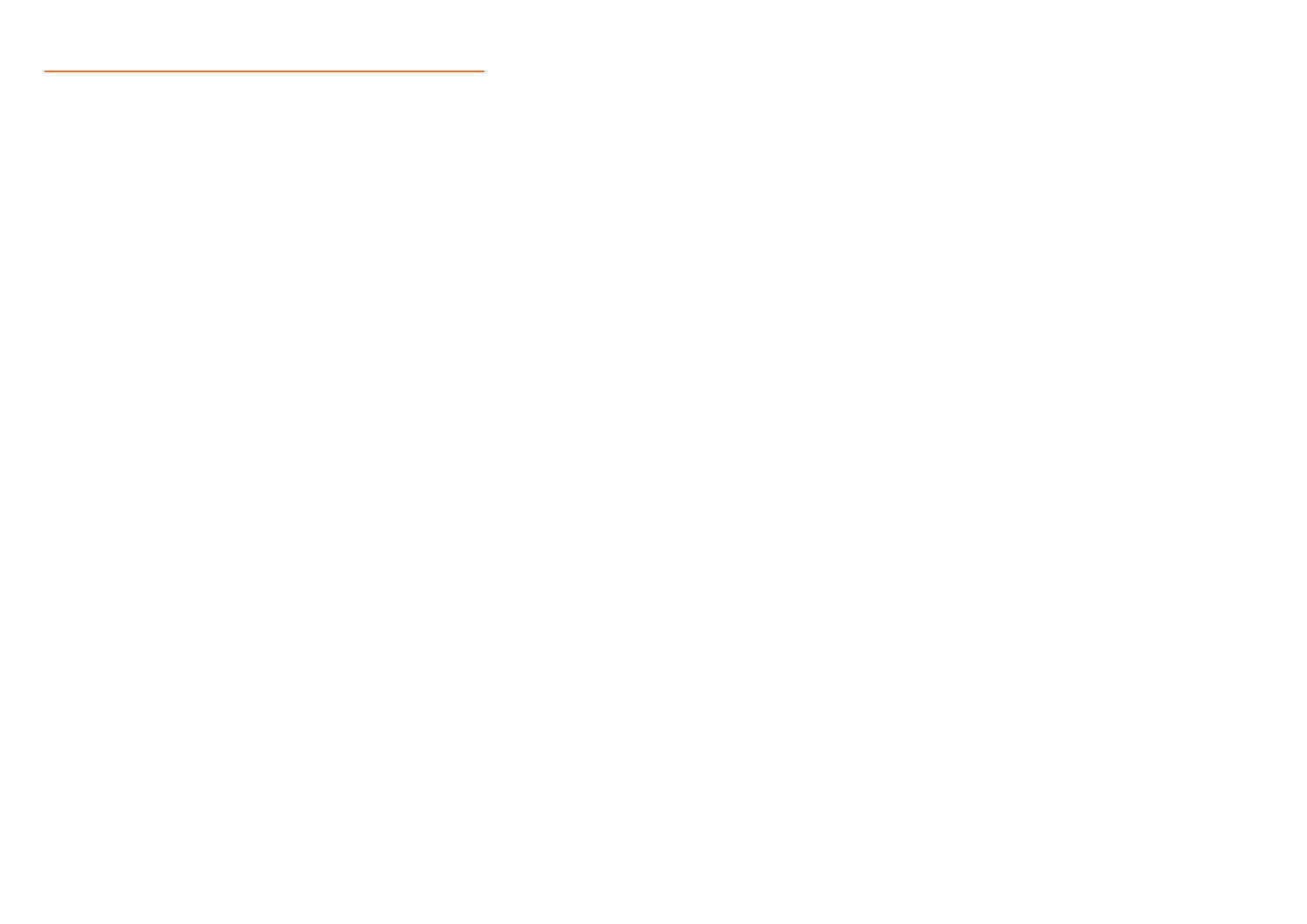### **Legal Number Plates**



#### **1. Side badges**

Badges must be integral to the main image and not applied separately. See below our range of standard badges.



Zero Emission Vehicles (ZEVs) are permitted to display green side badges from the following range:



Note: Green side badges must be retro-reflective and closely match PMS 7481.

#### **2. Bottom Line**

(except L and number 1)

Dealer name must be displayed, including postcode, in a single, solid colour. Maximum size 178mm x 10mm. Minimum height 3mm

Laser Charles Wright New standard black only. 3D, Hi-line and Carbon are now illegal. 79mm high with 14mm stroke. 50mm wide

#### **3. Borders**

Borders of no more than 5mm thick are a permitted option and may be of a single, solid colour. Minimum 10mm space required between registration and border.

#### **4. Fixings**

Adhesive pads are to be used wherever possible. If mechanical fixings are absolutely necessary, they must not be positioned anywhere in the readable area or within the 10mm isolation area around the registration

#### **5. Registration Font Style 6. British Standard 7. Reflective 6. British Standard**

BS No. and manufacturers name must be displayed in the same colour as the bottom line. Maximum size 57mm x 10mm. Minimum height 3mm

Reflective material must be plain, not include a pattern or watermarks and must meet photometric requirements.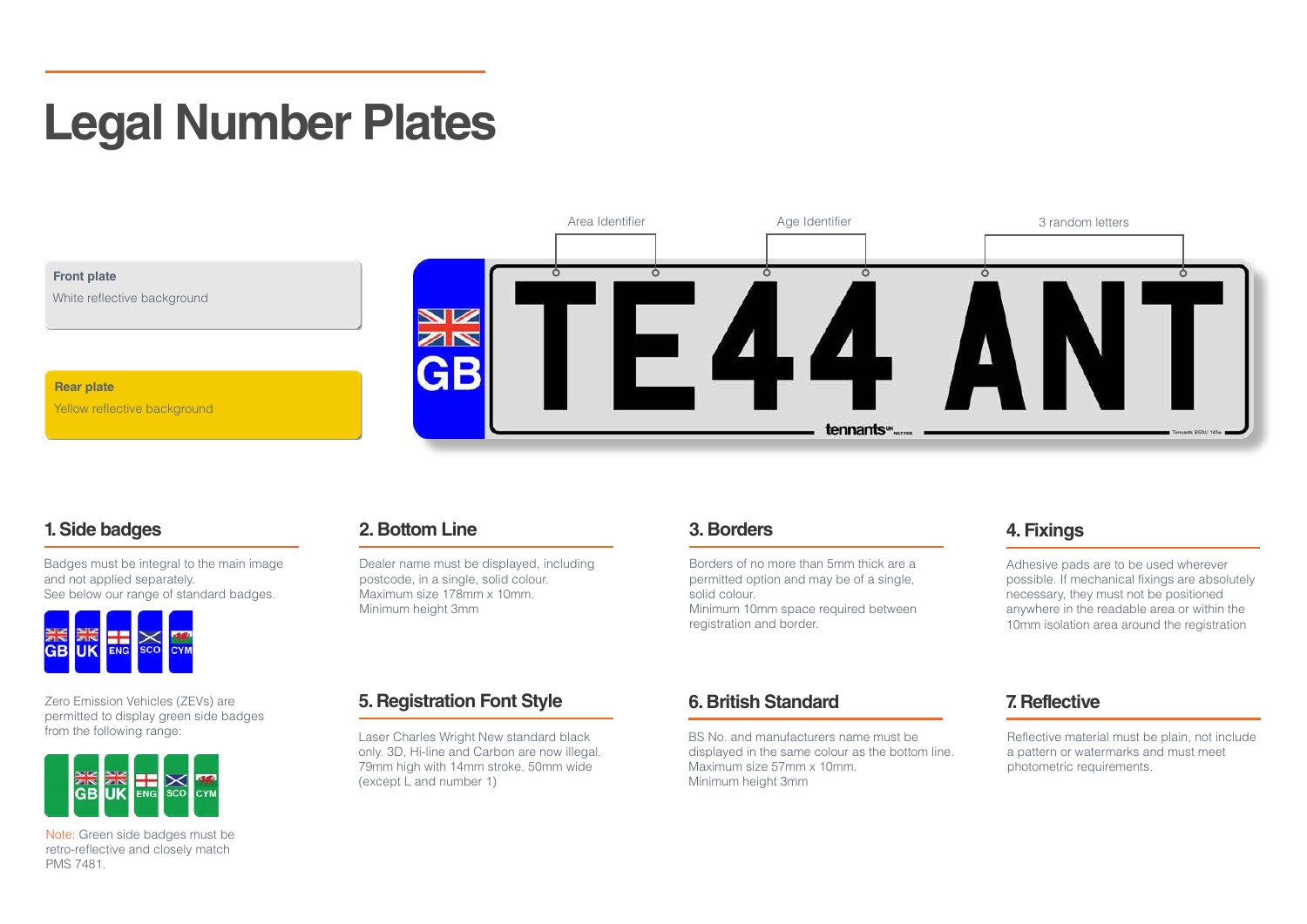### **Spacing**



#### **Matched Components**

To achieve BSAU 145e and MOT compliance, all number plate suppliers are obliged to source their system, software and components from a single provider, ensuring all elements of supply have been tested and approved to current standards.

#### **Permitted Options**

#### **Lipped Plates**

The lipped area of the plate must be non-reflective and may be used for personalisation and advertising in any colour.



#### **Oversized Plates**

Where it is difficult to achieve the necessary isolation around a 145e compliant registration, oversized plates can be used.

We carry a stock of the following plates with an extra 10mm for this purpose.

- Standard oblong
- Square
- **Motorcycle**

#### **Black & Silver Plates**



Permitted on pre-1980 vehicles only.

#### **True 3D digits**



3mm thick solid black plastic digits are permitted when used in conjunction with a printed registration.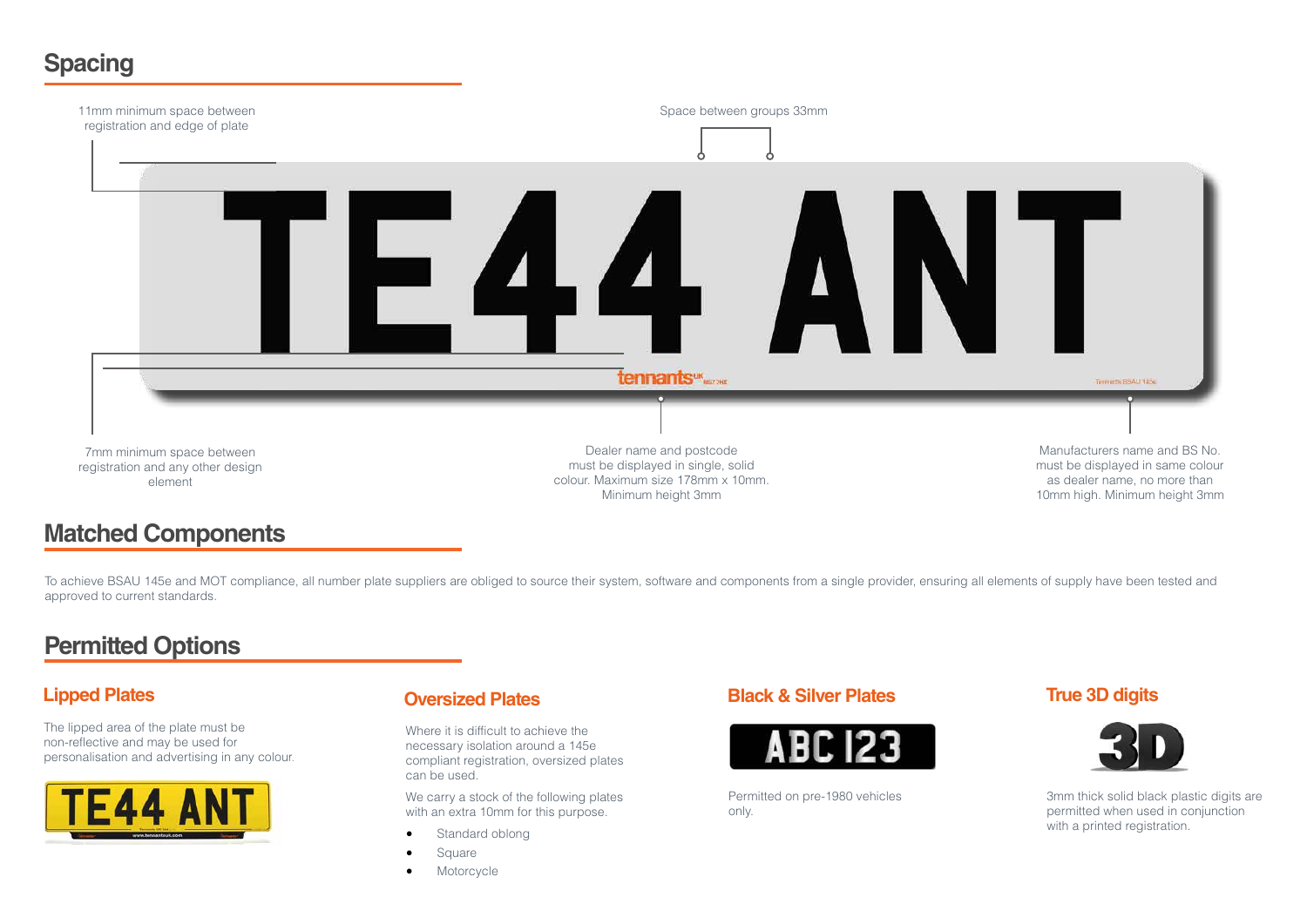



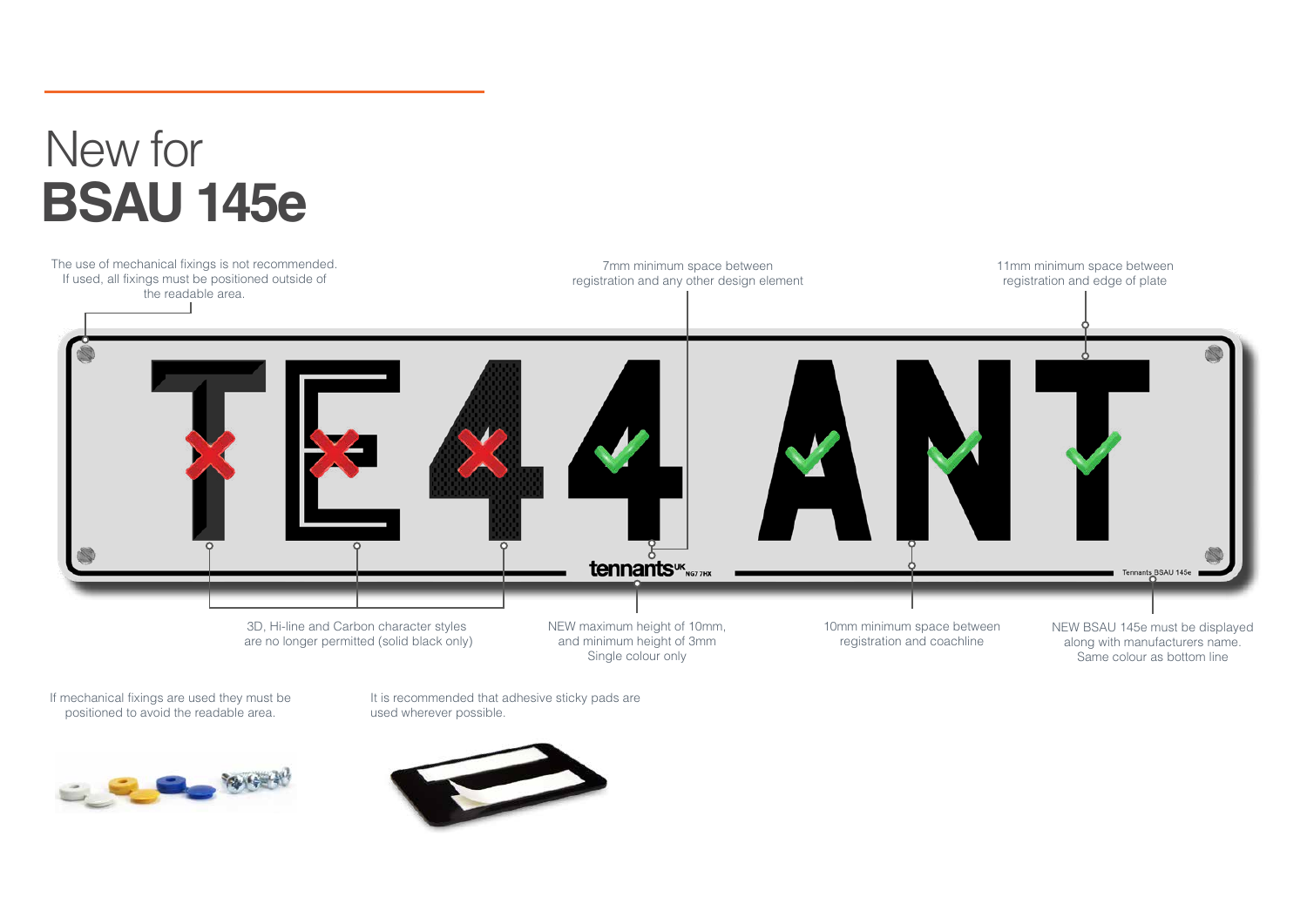# **In Summary**

| <b>Feature</b>     | <b>BS AU 145d</b>                                                                              | <b>BS AU 145e</b>                                                                              | <b>Comments</b>                                |
|--------------------|------------------------------------------------------------------------------------------------|------------------------------------------------------------------------------------------------|------------------------------------------------|
| <b>Fonts</b>       | Laser Charles Wright New.<br>Black, 3D, Hi-line and Carbon permitted.                          | Laser Charles Wright New.<br>Solid Black only.                                                 | LG Plates software will enforce<br>compliance. |
| <b>Bottom line</b> | Dealer name and postcode.<br>Max. 178mm x 13mm.<br>Minimum height 3mm.                         | Dealer name and postcode.<br>Max. 178mm x 10mm<br>Minimum height 3mm                           | LG Plates software will enforce<br>compliance. |
| <b>BS</b> number   | System and component supplier name<br>followed by BSAU 145d.<br>Single, solid colour only.     | System and component supplier name<br>followed by BSAU 145e.<br>Single, solid colour only      | LG Plates software will enforce<br>compliance. |
| <b>Borders</b>     | Borders of no more than 6mm thick are a<br>permitted option and may be coloured if<br>desired. | Borders of no more than 5mm thick are a<br>permitted option and may be coloured if<br>desired. | Borders should not be reflective               |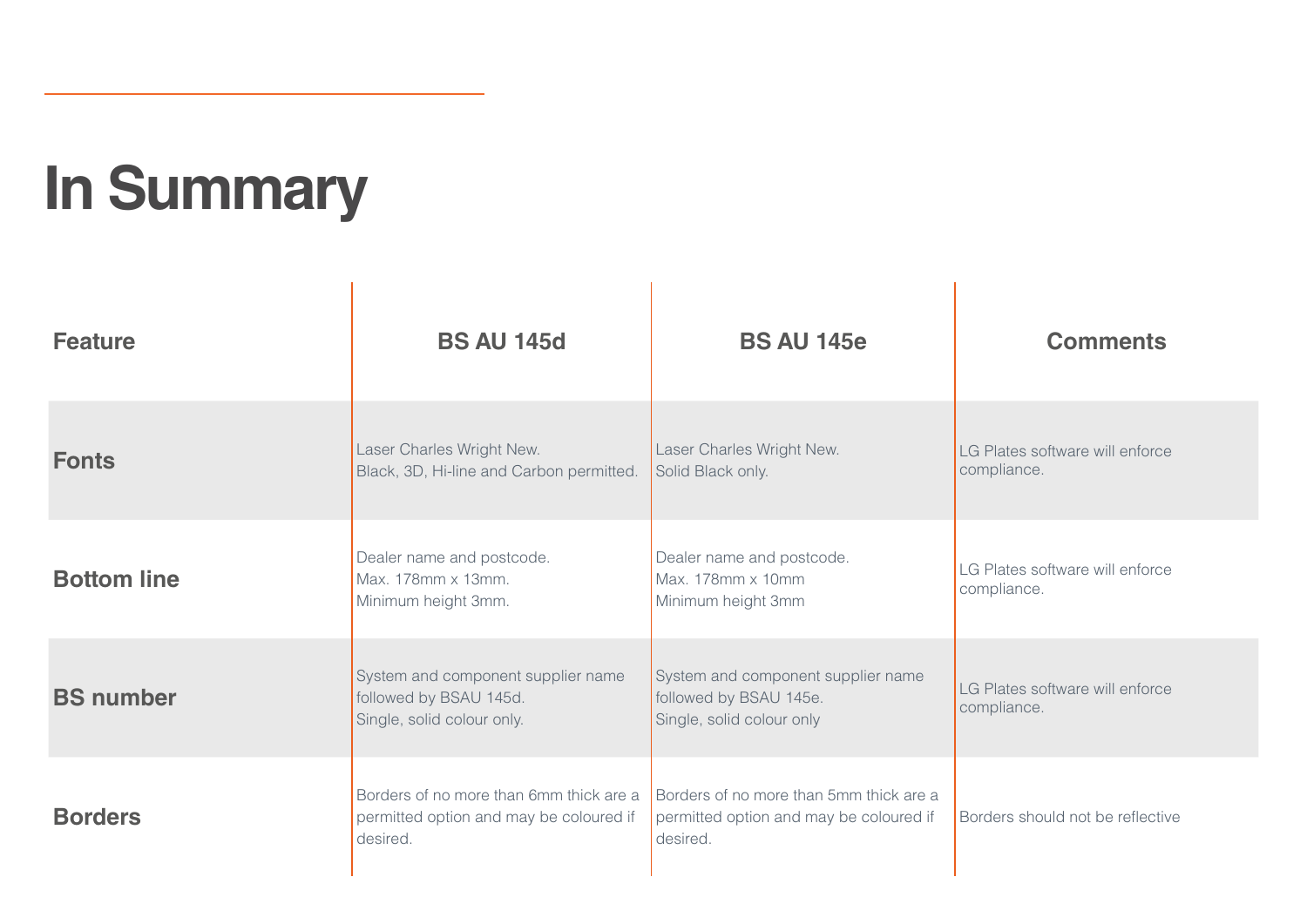| Side badges          | A wide range of National Flags are<br>permitted and may be non-reflective with<br>the exception of GB / Euro for which the<br>GB text must remain reflective. | Badges with blue background to display<br>national flags and country identifiers.<br>GB Euro side badge no longer permitted.<br>Green badges permitted for use on Zero<br>Emission Vehicles. | Blue badges may be either reflective or<br>non-reflective.<br>Green badges must be reflective |
|----------------------|---------------------------------------------------------------------------------------------------------------------------------------------------------------|----------------------------------------------------------------------------------------------------------------------------------------------------------------------------------------------|-----------------------------------------------------------------------------------------------|
| <b>Fixings</b>       | Mechanical fixings are permissible as<br>long as screw / bolt heads are not used<br>to intentionally alter the appearance of<br>the registration.             | The use of mechanical fixings is not<br>recommended. If used, all fixings must be<br>positioned outside of the readable area.                                                                | Tennants supply a comprehensive range of<br>adhesive pads and fixings.                        |
| <b>Lipped plates</b> | Integral lip to display advertising and<br>promotional information is permitted.                                                                              | No change                                                                                                                                                                                    | Information displayed on lip should be<br>non-reflective.                                     |
| <b>Frames</b>        | Frames are permitted (including graphic<br>information to bottom lip) providing they<br>don't encroach on the registration.                                   | No change                                                                                                                                                                                    | Information displayed on frame should be<br>non-reflective.                                   |
| <b>Testing</b>       | All finished plates must have passed<br>every aspect of testing criteria to meet<br><b>BSAU 145d.</b>                                                         | All finished plates must have passed<br>every aspect of testing criteria to meet<br><b>BSAU 145e.</b>                                                                                        | Testing is undertaken in house and verified<br>independently by authorised testing<br>houses. |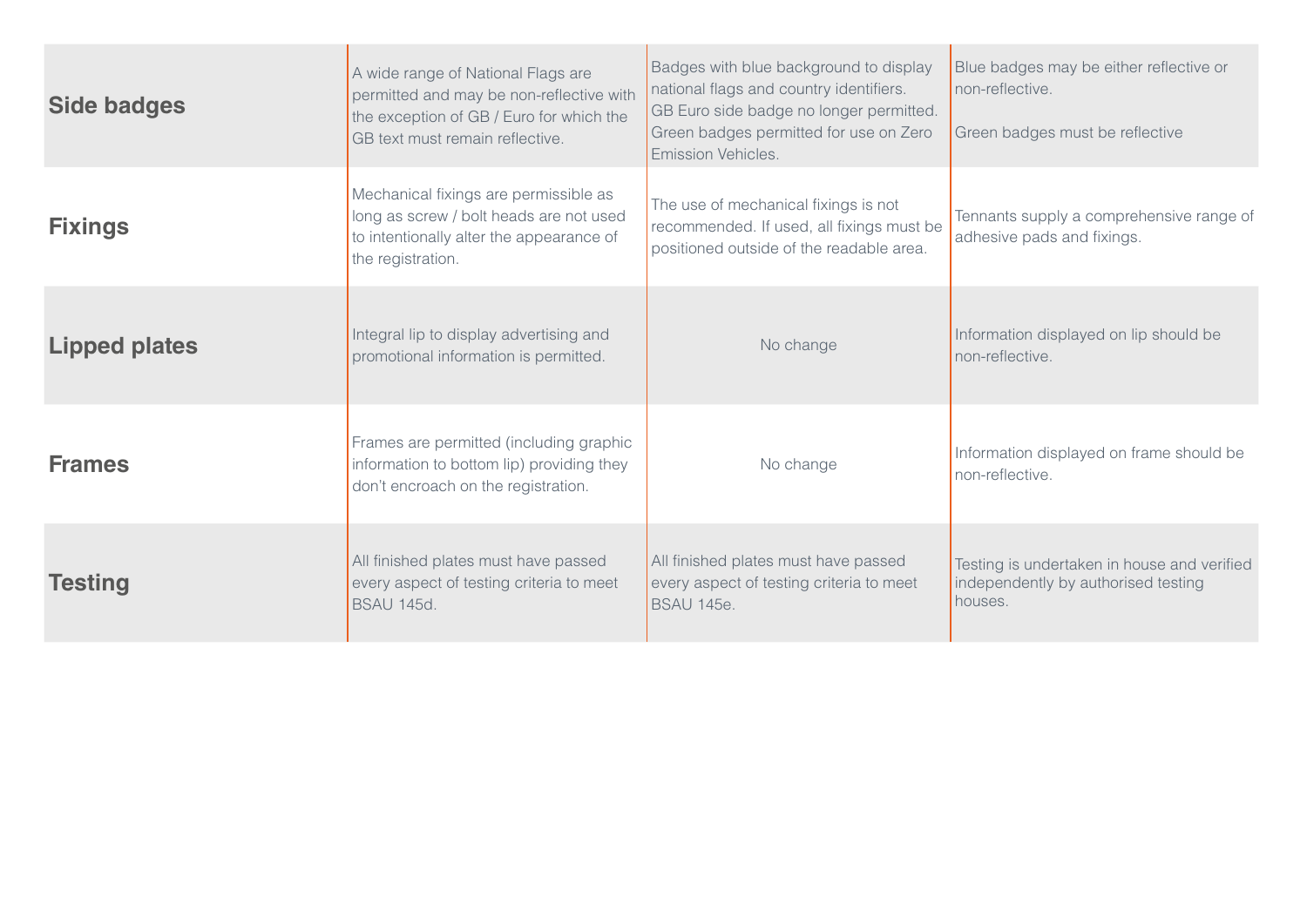## **Compliancy Failure Reasons**







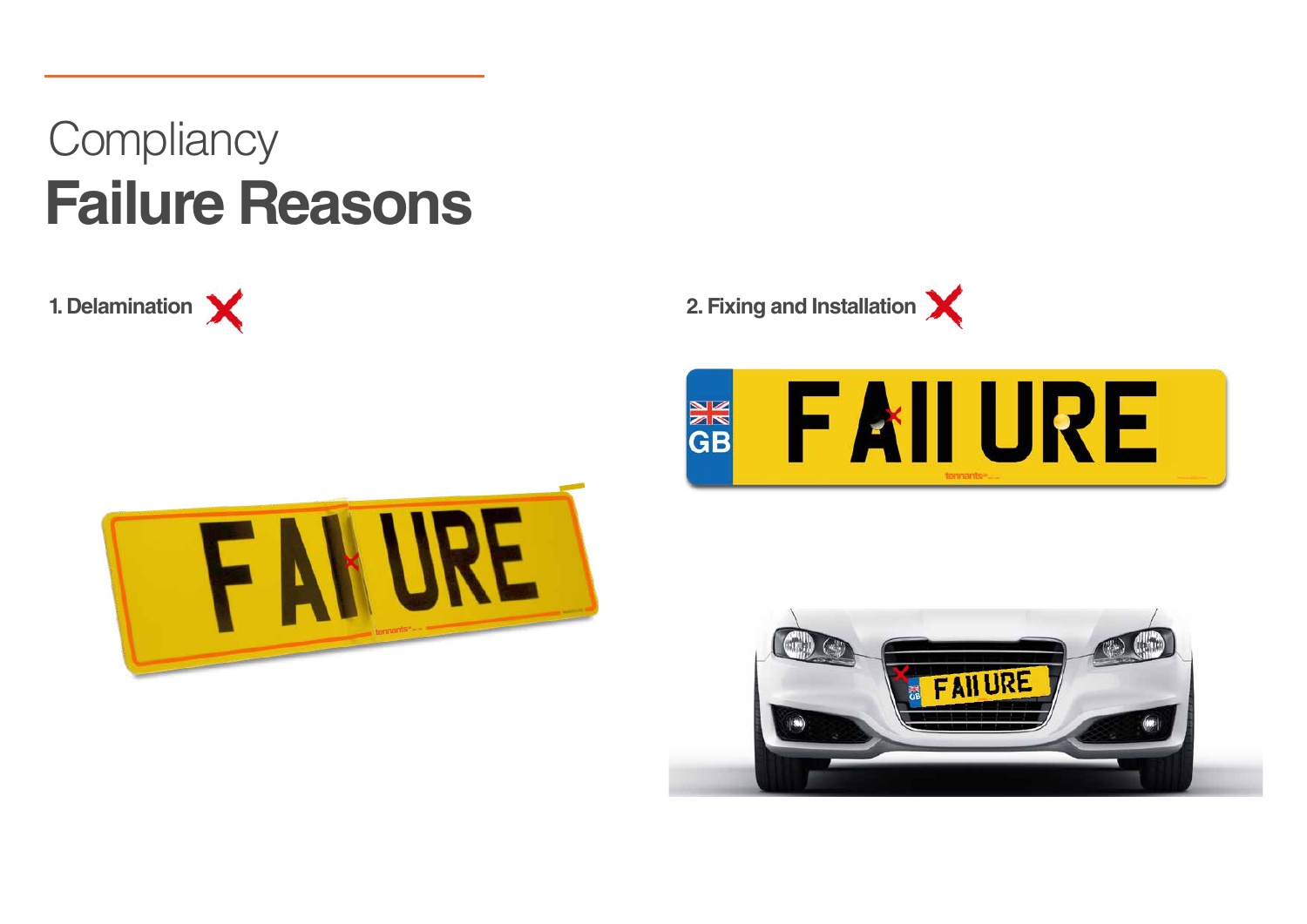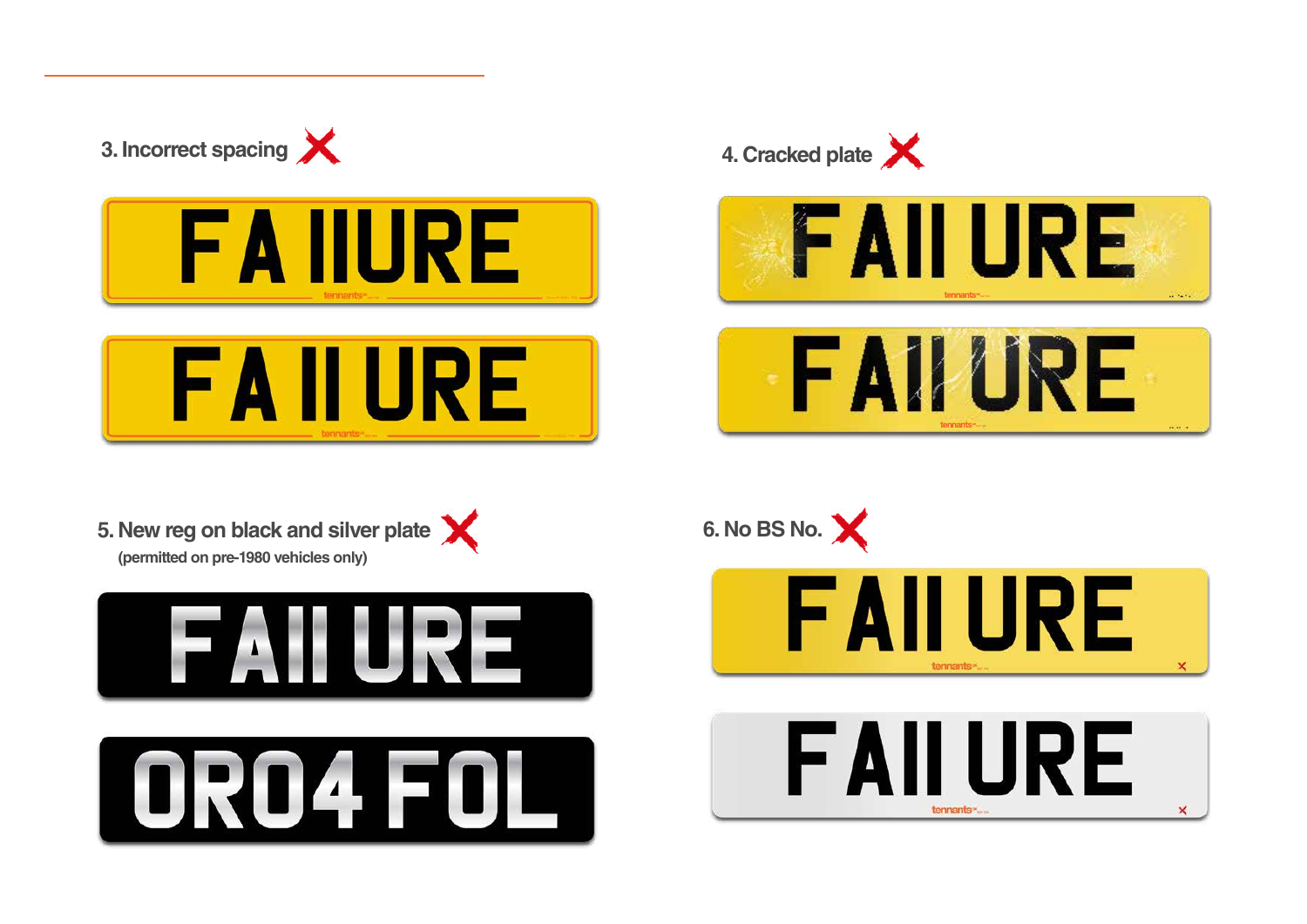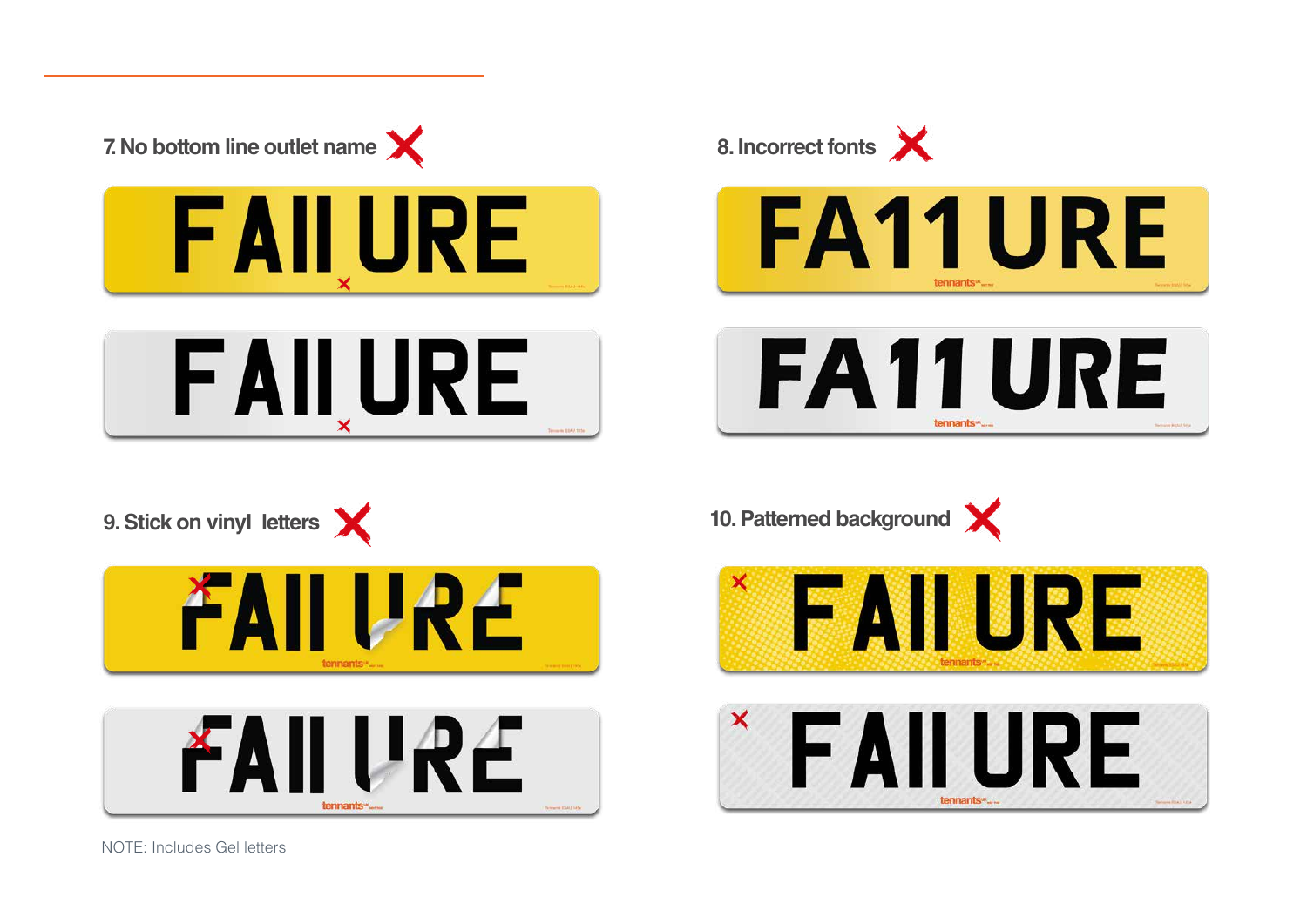





Top, bottom and side margin 10mm (minimum)

Must have a space of 7mm between reg and outlet line





178mm maximum width including postcode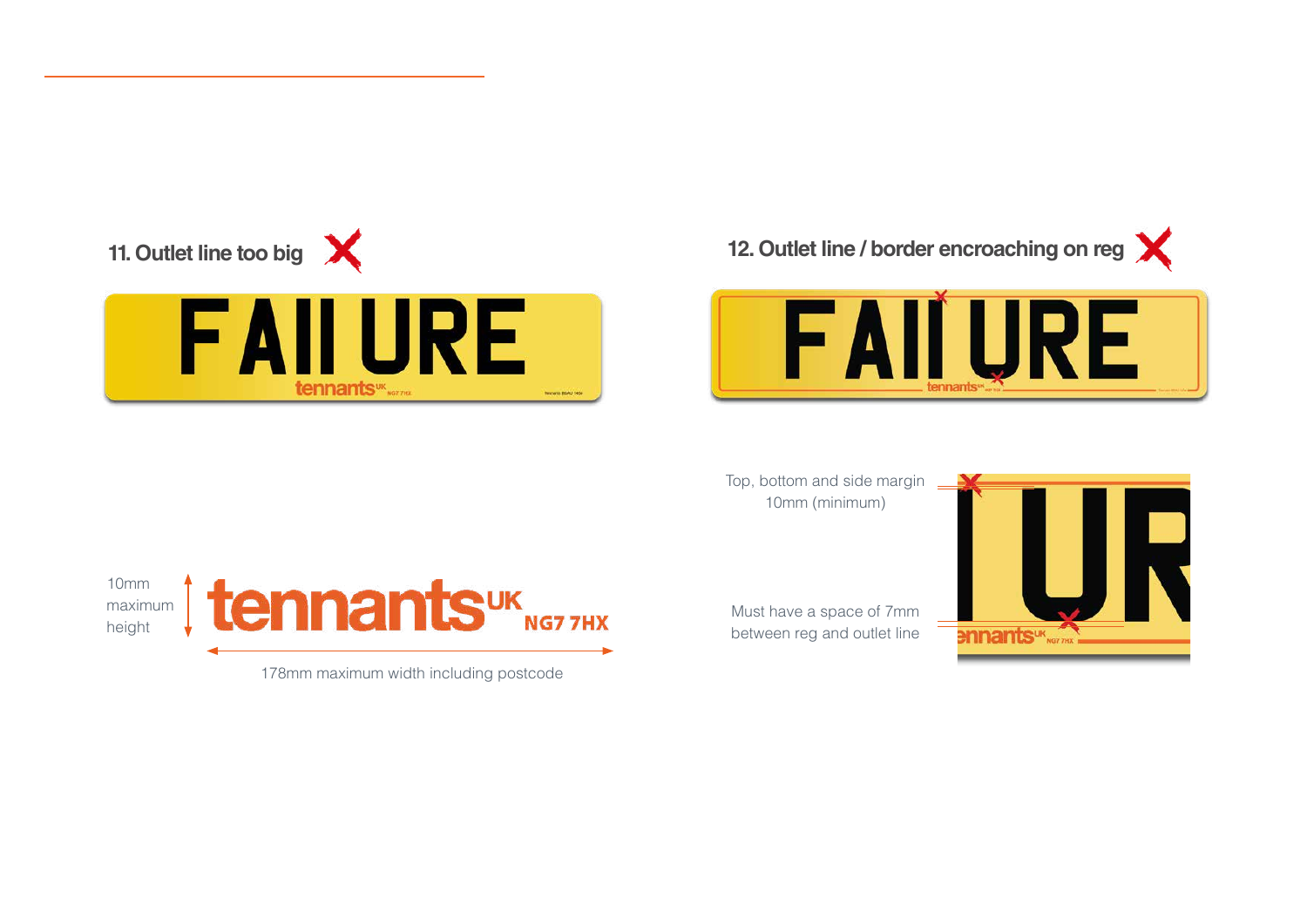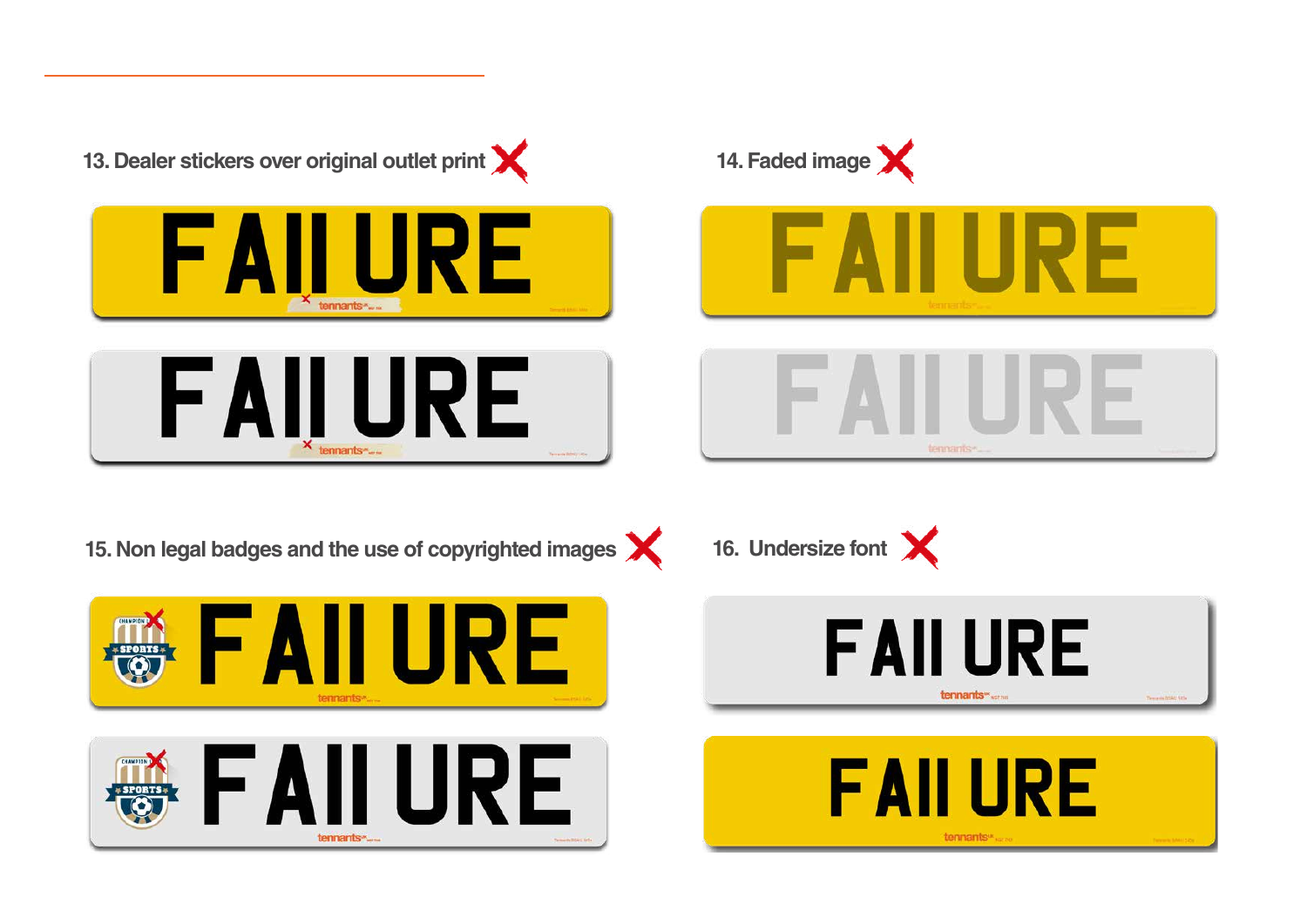## Technical & **Testing (new for BS AU 145e)**



#### **Near Infrared Contrast**

Part of the new testing criteria for BSAU 145e is N&R (Near Infrared) contrast. This is to increase the accuracy of ANPR camera readings (currently 3% of plates are misread, resulting in as many as 1 million vehicles being misidentified every day). As such, legibility and opacity of printed digits and their contrast with plate background is ever more imperative.



#### **Abrasion Testing**

Intensive abrasion testing is new for BSAU 145e and measures the continued performance of retro-reflectivity after exposure to dirt, impact and weathering (including jet washing).

In summary, the main focus of BSAU 145e is legibility, forcing traders to ensure all plates they produce are fully compliant and removing the option for stylised designs.

If in doubt, talk to Tennants - we'll help keep you legal.